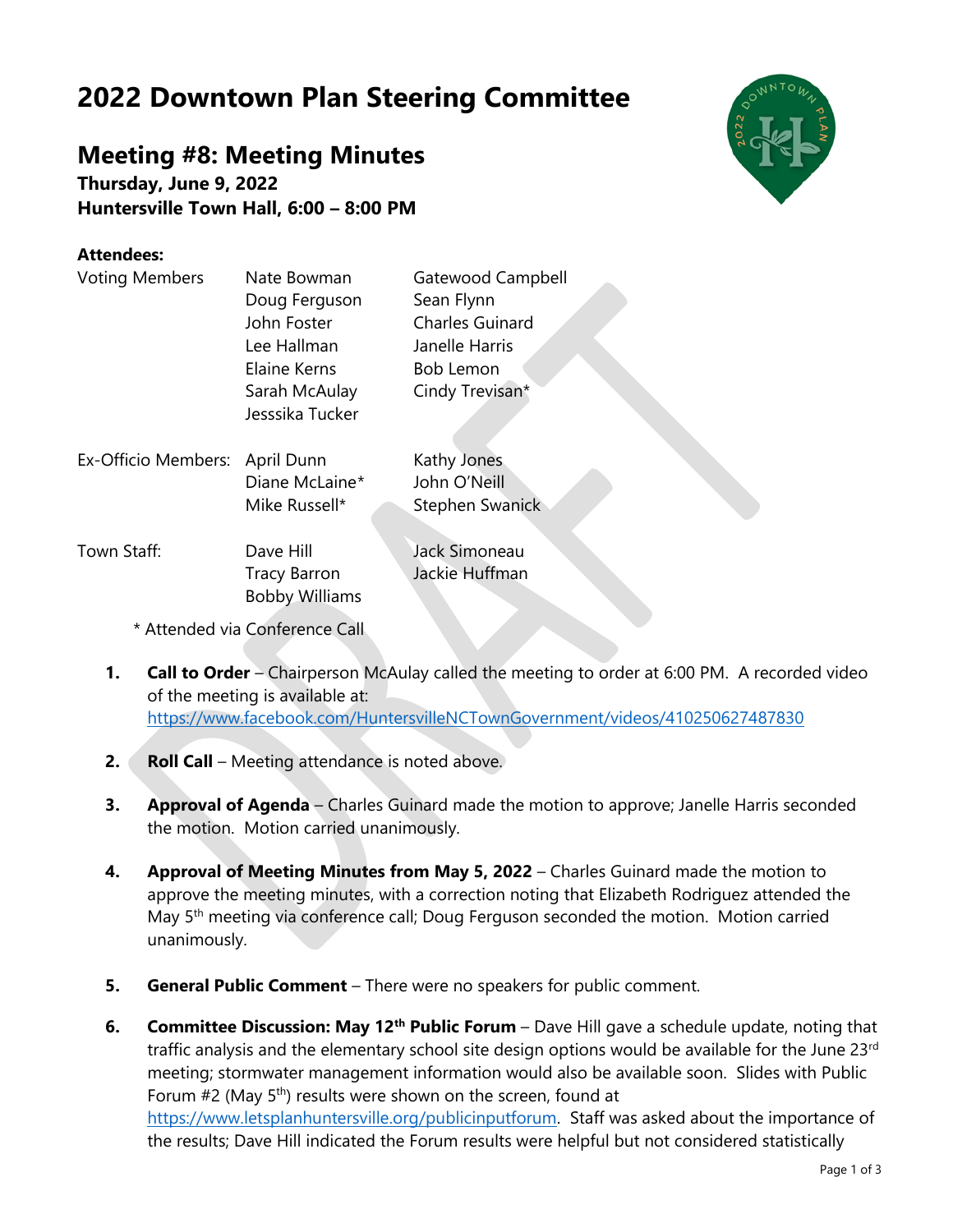significant. There was also a question about how the consultant team would use the results; staff answered that the Committee was the most informed source of input, and that continued consultant work would be useful. A comment was made that the Mobility element of the Plan was the most important. There was discussion about how Downtown roadway projects would fare among other regional transportation priorities; staff answered that feasibility would be addressed later in the project. There was another comment showing interest in the East-West Connector. The question was raised about the Connector's intent – is it to help the Downtown or just make it easier to pass through. The Connector may jeopardize more trees or disrespect the adjacent neighborhood. Other comments supported the Connector. Another comment was made that the Connector could distract the Town from other Downtown priorities. The issue of sidewalks was also raised. How will the Connector help relieve congestion where it is worst – on Huntersville – Concord Road. The connection to  $2^{nd}$  Street would be helpful, but feasibility was questioned. There was more discussion about other east-west travel options in Huntersville. The comment was made that the Mobility element was not just about streets, but other modes of transportation. Feasibility of rail transit was discussed; Committee members agreed that this issue would be addressed in the future, but not right now.

**Committee Discussion: Draft Alternative Futures (Mobility, Nature, Gathering, Living, Civic, Soul)** - Discussion continued regarding the Mobility element. Concern was expressed that the East-West Connector would violate several Organizing Principles. A comment was made that Mobility element was really a traffic-dominated plan that might not have any tangible benefits. The importance of public transit (Red Line) was emphasized as a critical need. Everywhere in the county except for the Lake Norman area is benefitting from light rail service. Questions were raised regarding the intent of all the roadway recommendations. Staff indicated that one priority was to accommodate traffic destined for the Downtown and to convince pass-through traffic to find other routes to travel through the Town. More discussion entailed the impact of the East-West Connector on the new elementary school, and the possibility of reducing the queuing that currently occurs on Sherwood.

■ Lee Hallman made the motion that the proposed East-West Connector be eliminated from further consideration in the Committee's final master plan; the motion was seconded by Gatewood Campbell. Sarah McCauley urged the Committee to refrain from taking a vote, and to take a straw vote instead. Lee Hallman amended his motion to make it a straw vote, also agreed to by Gatewood Campbell. Discussion on the motion ensued. A concern was voiced that CMS could put 2 schools in place on their property, causing far more traffic problems. Another comment was made that the timing of Gilead improvements was too far into the future to be relevant now. A question was raised asking if the Committee was limiting the process and plan by acting before all information is provided by the consultants.

The vote on the motion: Yes: 6 / No: 5 / Abstain: 2 The Chairman indicated that the motion failed.

The Stumptown Road connection over I-77 was discussed. There in not sufficient space to build a new interchange at Stumptown / I-77. This will also cause the closing of the railroad crossing at Ramah Church Road. Staff indicated that, in order the get a new railroad crossing, Norfolk Southern typically requires the closing of two public crossings and four private crossings.